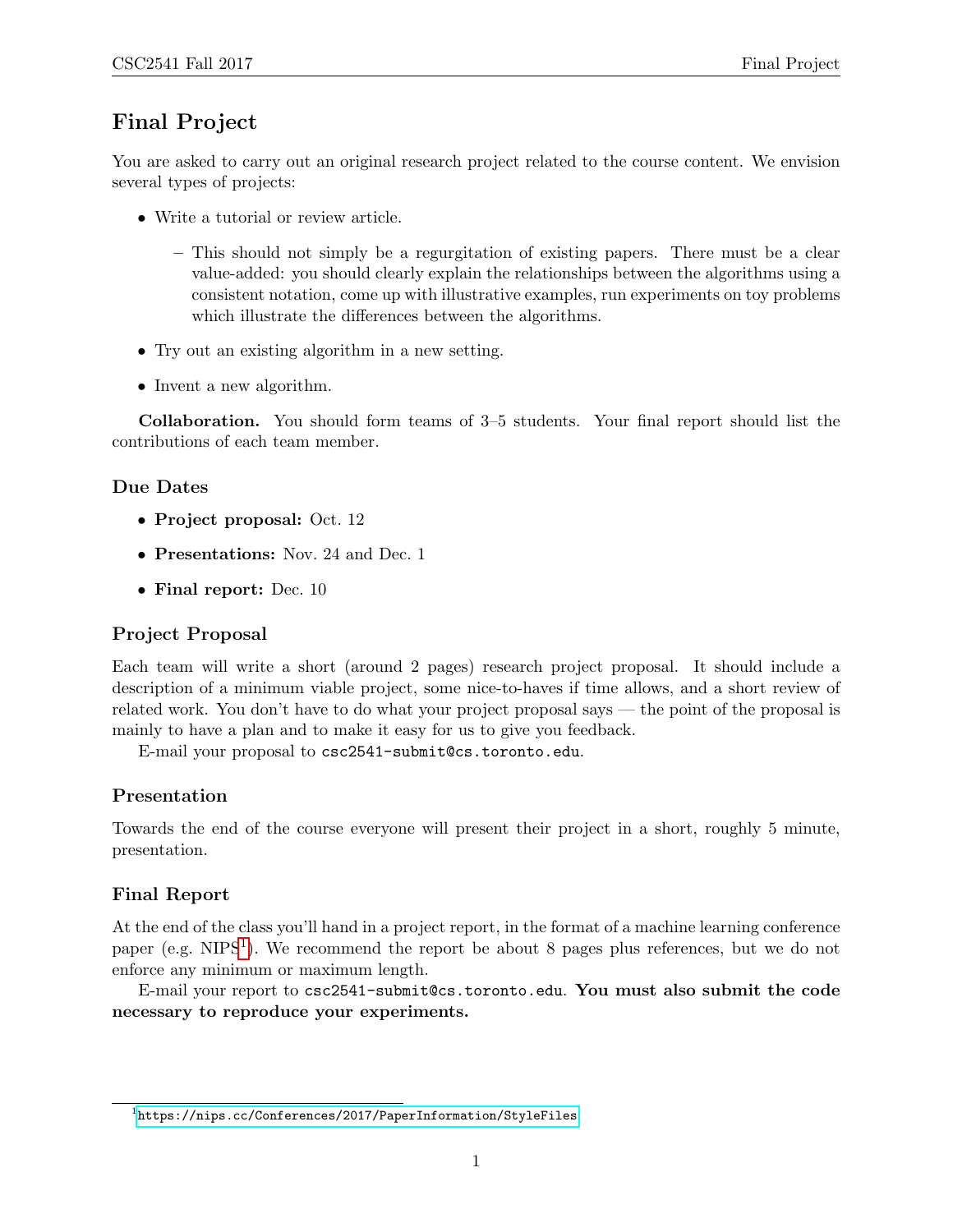# Marking

85% of the marks will be given for meeting the requirements of the project and for the quality of the project proposal, presentation, and final report. (A mark of 85% corresponds to A-/A.) This includes:

- 1. Abstract (5 points) that summarizes the main idea of the project and its contributions.
	- Should be understandable to anyone in the course.
	- You don't need to say everything you did, just what the main idea was and one or two takeaways.
- 2. Introduction (5 points) that states the problem being solved and why we might want to solve it.
- 3. Figure or diagram (10 points) that shows the overall idea. The idea is to make your paper more accessible, especially to readers who are starting by skimming your paper.
	- For camera-ready diagrams, we recommend using Tikz, a LaTeX package. For Mac users, Omnigraffle is also convenient.
- 4. Formal description (15 points) of the model / algorithm / conjecture. Include at least one of:
	- An algorithm box.
	- Equations describing your model.
	- A theorem or formally stated conjecture.

Highlight how your approach differs from existing work.

- 5. Related work section and bibliography (15 points).
	- If your project builds on previous work, clearly distinguish what they did from what your new contribution is.
	- Also, include a short (2–3 sentence) summary of other closely related papers.
	- I realize you might not know about all related papers (or have time to carefully read all related papers), and that's OK for this project.
	- Using BibTeX is annoying at first, but Google Scholar can give you the BibTeX entries.
- 6. Comparison or demonstration (20 points). Include at least one of:
	- A proof of a theorem or conjecture, or an interesting counterexample.
	- An experimental comparison of the results of your method compared with a baseline. Qualitative evaluation is OK.
	- An experiment demonstrating a property that your model has that a baseline model does not. Experiments should also include a description of how you prepared your datasets, how you trained your model, and any tricks you used to get it to work.